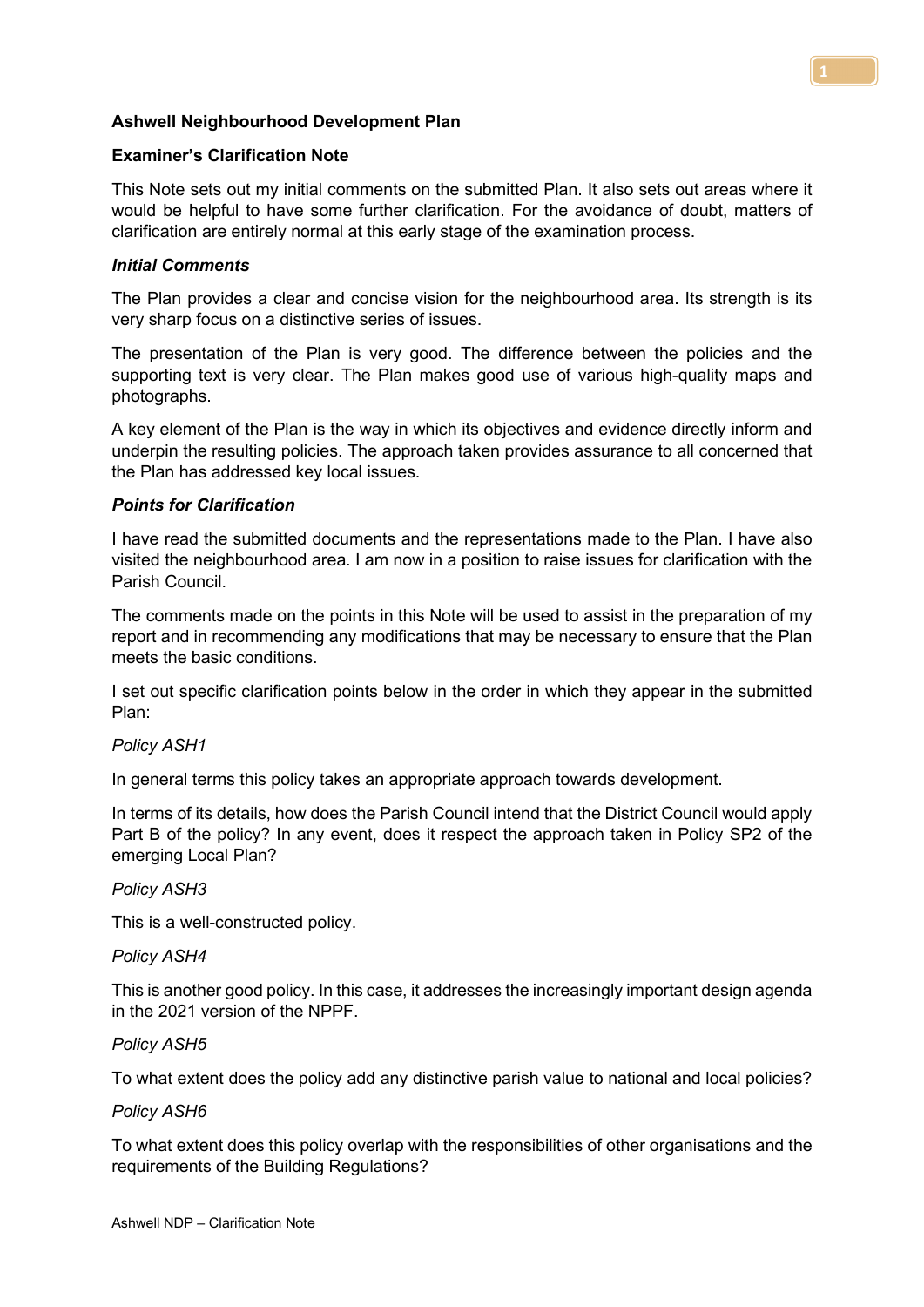# Policy ASH9

I saw several of the views during the visit. They have been carefully-chosen.

As I read the policy, section A is the policy element and sections B and C are effectively supporting text. The Parish Council's comments on this observation would be appreciated.

# Policy ASH 10

The policy takes a comprehensive approach to its subject matter.

### Policy ASH11

The policy takes a comprehensive approach to its subject matter

However, as I read the policy section A and B is the policy and sections C and D are effectively supporting text.

The Parish Council's comments on this observation would be appreciated.

# Policy ASH13

The policy takes a comprehensive approach to its subject matter.

What is meant by 'flexible terms' in Part A of the policy?

In any event, are business letting arrangements land use in their nature?

### Policy ASH15

I saw the interesting range of retail and commercial uses in the village centre. As the Plan comments, the 2020 Use Classes Order has made an approach towards their future uses more challenging.

In this context are paragraphs 9.19 and 9.20 of the Plan the driving forces behind the policy?

How would part A of the policy work in practice? In particular, how would the District Council define an appropriate balance of uses?

### Policy ASH16

As submitted, the policy could be read in two ways. The first is that it supports (unspecified) development which would provide new or extended recreational facilities. The second is that it supports proposals to provide new or extended recreational facilities.

Which is the correct interpretation of the policy?

Is Part B of the policy supporting text rather than policy?

### Policy ASH20

This is generally a good policy

However, should Part B be applied on a proportionate basis? As submitted, it would apply to all minor and domestic proposals and where the requirements of the policy would be both impracticable and unreasonable.